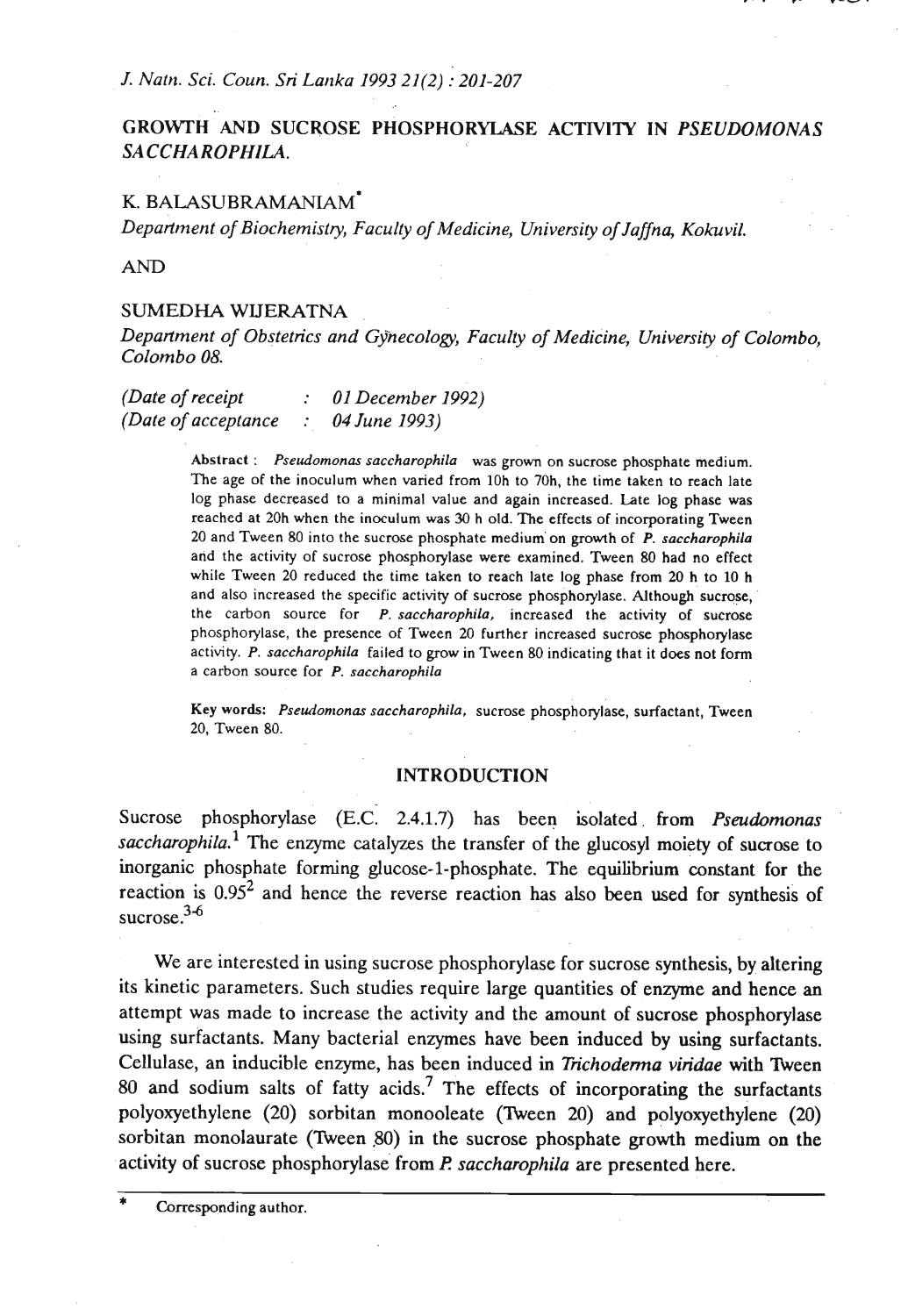# METHODS AND MATERIALS

Microbial culture and growth conditions : The bacterium *Pseudomonar saccharophila*  (NCIB 8570) was obtained from the National Collection of Industrial Bacteria, Aberdeen, Scotland.

The culture medium contained 0.033 M KH<sub>2</sub>PO<sub>4</sub> - Na<sub>2</sub>HPO<sub>4</sub> buffer (pH 6.5), 0.1%  $NH<sub>4</sub>Cl$ , 0.05% MgSO<sub>4</sub>, 0.005% ferric ammonium citrate, 0.001% CaCl<sub>2</sub>, 0.5% sucrose and distilled water. $8$  This medium was autoclaved at 15 p.s.i for 10 min. Tween 20 (0.2%. v/v) and Tween 80 (0.2%, v/v) were incorporated into the liquid culture media by mixing in a Waring blender for 10 **rnin** before autoclaving. Bacteria were grown at room temperature at pH 6.5. The inoculum always constituted  $10\%$  (v/v) of the culture in its mid log phase. Bacterial growth was monitored by measuring turbidity in a Klett-Summerson colorimeter.

Cell free extract : Bacteria were harvested during the late log phase of growth by centrifugation at 13,000 g at  $4^0C$ . Crude extract was prepared by disrupting the cells for 15 sec at  $4^0$  C in M.S.E. ultrasonicator set at an amplitude of 15. The sonication was repeated **six** times and the extract was centrifuged at 17,000g for **20** min. The supernatant was used in sucrose phosphorylase assays.<sup>9</sup>

Sucrose phosphorylase assay : The activity of sucrose phosphorylase was measured by the rate of reduction of NADP in a coupled enzyme system consisting of sucrose phosphorylase, phosphoglucomutase and glucose  $-6$  - phosphate dehydrogenase.<sup>10</sup> When studying the *in vitro* effect of Tween 20 on sucrose phosphorylase, the control had glucose-1-phosphate instead of sucrose and sucrose phosphorylase. The unit of sucrose phosphorylase activity is defined as the amount of enzyme which catalyzes the formation of  $1 \mu$ m of glucose-1-phosphate (measured as NADPH) per min per ml at  $30^0$  C.

Protein estimation : The amount of protein in the enzyme extracts **was** estimated by the method of Lowry *et.*  $aL^{11}$  using bovine serum albumin as a standard (Fig. 1). The standard curves for protein were determined in the presence and in the absence of  $0.2\%$  (v/v) Tween 80.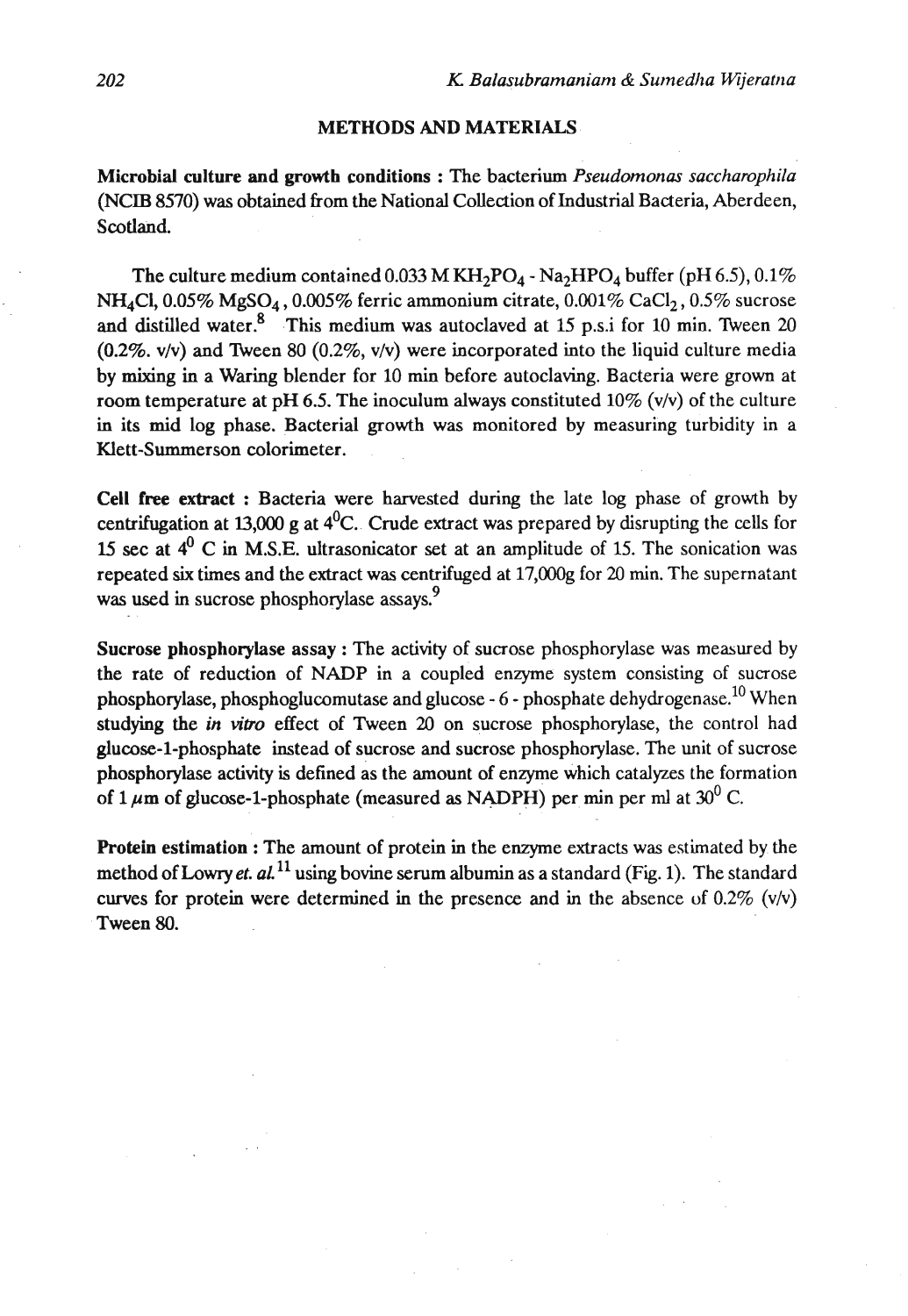

**Figure 1:** Estimation of protein by Lowry's method using bovine serum albumin as standard  $(0)$ **In water;** ( $\Delta$ ) **in 0.2%** ( $v/v$ ) Tween 20; and ( $o$ ) **in 0.2%** ( $v/v$ ) Tween 80.

#### RESULTS AND DlSCUSSlON

The growth of P. saccharophila was influenced, consistent with other reports for bacterial growth, by the age of the inoculum<sup>12</sup> and by surfactants.<sup>19</sup> Figure 2 shows that, when the inoculum was obtained from early log phase or stationary phase cultures, the time required to reach late log phase **was** proportionally increased. When 30h inoculum was used, the P. saccharophila reached late log phase in 20 h. A 30 h inoculum was used in the subsequcnt experiments. Cells in the stationary phase undergo considerable changes, significantly a decline in the number of ribosomes which have to be restored before protein synthesis can resume at a high rate<sup>12</sup> in the exponential phase.

The surfactants Ween 20 and Ween 80 appeared to have different effects on growth of **I?** *saccharopkila.* Ween **20** reduced the time required to reach late log phase from 20h to 10h, while Tween 80 increased this time from 20h to 40h (Fig. 3). These results suggest that Ween 20 has a stimulatory effect on the growth of **P** *saccharophila* . while Tween 80 has an inhibitory effect. Different effects of surfactants have been observed in E. *coli.13* When *E. coli* was **grown** with the surfactant sodium dodecyl benzene sulphonate (NaDBS) containing nutrient broth, the growth was shown to be partially inhibited by the surfactant without a concomitant drop in the viable cell count.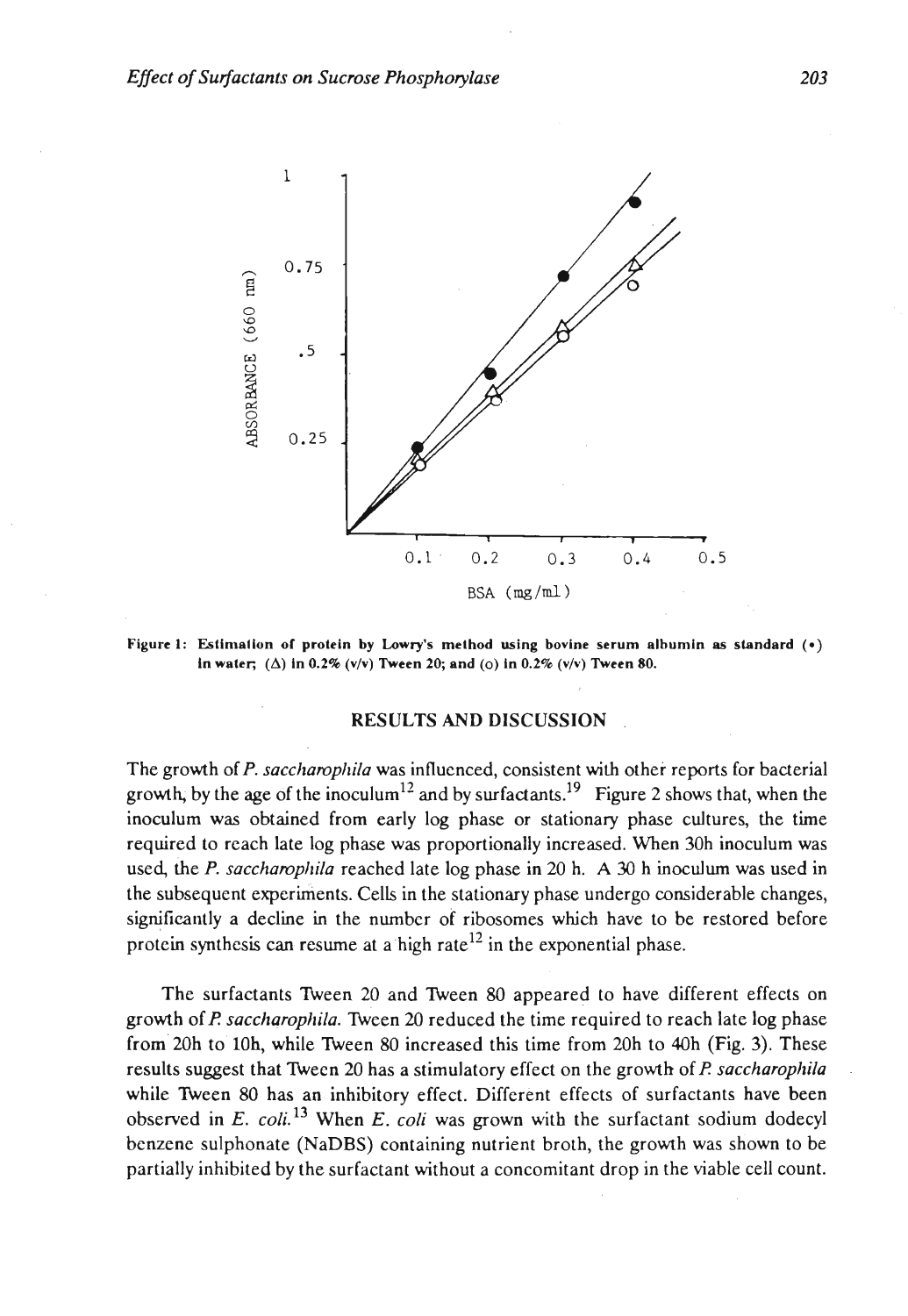

Figure 2: Effect of the age of inoculum on the growth of Pseudomonas saccharophila. Values given are **the mean of two determinations.** 



Figure 3: Growth curve of *Pseudomonas saccharophila*; (0) sucrose phosphate medium,  $(\Delta)$  sucrose **phosphate medium containing 0.2% (v/v) Tween 20 and** (\*) **sucrose phosphate medium containing 0.2% (vlv) Tween 80. Values given are the mean of two determinations**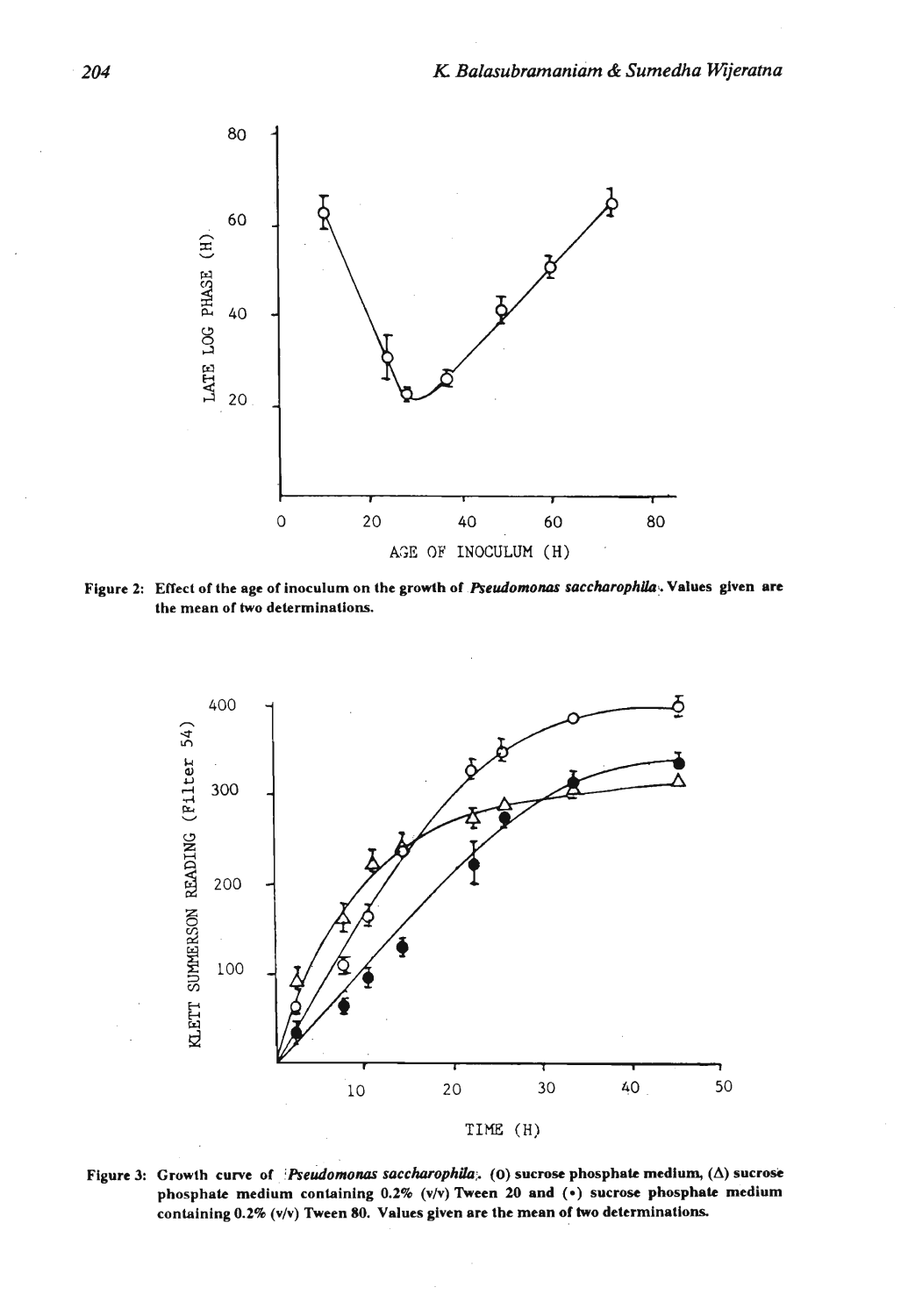# *Effect of Surfactants on Sucrose Phosphorylase* **<b>***205*

This effect was attributed to a change in osmotic function of bacterial **cells** which caused the leakage of intracellular components in to the medium.

**Sucrose phosphorylase activity: Reese<sup>7</sup> had studied the induction of cellulase by different** surfactants in two **strains** of *Tnchodem* **viridae.** The surfactants used in this study were Tween 80, sodium oleate, sodium monopalmitate and sucrose monopalmitate. Unlike our results where sucrose phosphorylase activity was increased by Tween 20 and decreased by Tween *80* (Table I), **all** four surfactants increased the synthesis of cellulase to degrees. Sodium oleate (0.1%) had the greatest effect on *Trichoderma viridae* strain 9132 **and** the increase in specific activity **was** 94 fold. In our studies Tween 20 increased the amount of protein, specific activity and total activity of sucrose phosphorylase by 50%, 57% and 128% respectively (Table 1), whereas in vitro it inhibited the activity of sucrose phosphorylase (Fig. 4). These results indicate that the observed increase in specific activity of sucrose phosphorylase in P. *saccharophila in vivo* may be due to a net synthesis of sucrose phosphorylase and not due to activation of the enzyme.



**Figure 4:, The effecl on Tween 20 on sucrose phosphorylase** lo **vllro.** (\*) **Control had phosphhlc bufler**  containing Tween 20, glucose-1-phosphate, phosphoglucomutase, G-6-P-dehydrogenase and NADP (o) Test had buffer containing Tween 20, sucrose, sucrose phosphorylase, phosphoglucomutase, G-6-P-dehydrogenase and NADP. Values given are the mean of two deter**mlnations**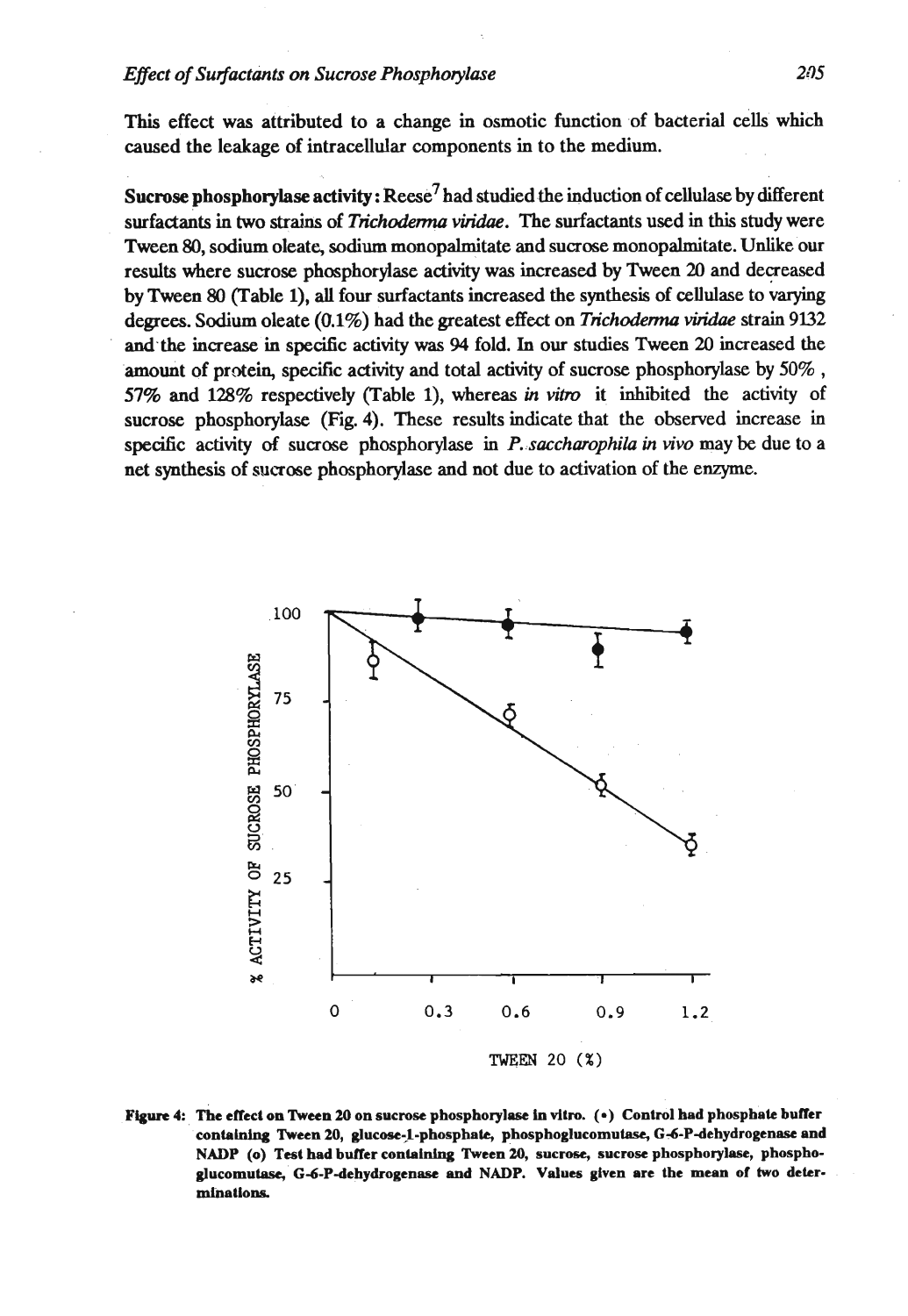| Culture       | Protein               |       | Specific activity                 |       | Total activity    |            |
|---------------|-----------------------|-------|-----------------------------------|-------|-------------------|------------|
| condition     | $mg$ ml <sup>-1</sup> |       | % change $V(mg pr)^{-1}$ % change |       | V                 | $%$ change |
| Normal        | $1.21 \pm 0.02$       | 0     | $1.01 \pm 0.24$                   | 0     | $218 \pm 136$     | 0          |
|               | $(1.0-1.4)$           |       | $(0.77 - 1.35)$                   |       | $(40.5 - 372)$    |            |
| $0.2\%$ (v/v) | $1.83 \pm 0.02$       | $+50$ | $1.58 \pm 0.34$                   | $+57$ | $498 \pm 275$     | $+128$     |
| Tween 20      | $(1.5-1.85)$          |       | $(1.17-1.95)$                     |       | $(105-738)$       |            |
| $0.2\%$ (v/v) | $0.9 \pm 0.01$        | $-25$ | $0.83 \pm 0.15$                   | $-25$ | $18.66 \pm 0.09$  |            |
| Tween 80      | $(0.8-1.0)$           |       | $(0.72 - 0.94)$                   |       | $(18.60 - 18.73)$ | -95        |

Table 1: The effect of Tween 20 and Tween 80 on sucrose phosphorylase of **P.** *saccharophila.* 

**Sucrose concentration was 05% whr. Values are the mean** \* **standard deviation of four experiments. The range is given in brackets.** 

The specific activity of sucrose phosphorylase in *P. saccharophila* increased with increasing sucrose concentration in the medium (Table 2). When there was no sucrose in the medium, there was little or no bacterial growth and there was no detectable activity of the enzyme. The amount of protein and sucrose phosphorylase activity increased with increasing concentrations of sucrose (Table 2). But in the presence of Tween 20, the specific activity of sucrose phosphorylase was more than double that observed in the absence of Tween 20. These results show that sucrose and Tween 20 have a synergistic effect on the synthesis of sucrose phosphorylase by P. saccharophila.

| Table 2: |  |  |                                                     | Effect of sucrose on protein concentration and P. saccharophila |
|----------|--|--|-----------------------------------------------------|-----------------------------------------------------------------|
|          |  |  | phosphorylase activity in the presence of Tween 20. |                                                                 |
|          |  |  |                                                     |                                                                 |

|                                          | Protein $(mg \, ml^{-1})$ | Specific activity (U<br>mg protein | Increase $(\% )$ |
|------------------------------------------|---------------------------|------------------------------------|------------------|
| Sucrose $0.1\%$                          | 0.80                      | 0.19                               |                  |
| Sucrose $0.1\%$<br>0.2% v/v Tween 20     | 0.90                      | 0.24                               | 30               |
| Sucrose 0.2 %                            | 0.85                      | 0.23                               | 21               |
| Sucrose $0.2\%$<br>$0.2\%$ v/v Tween 20  | 1.00                      | 0.32                               | 69               |
| Sucrose $1\%$                            | 1.00                      | 0.27                               | 44               |
| $1\%$<br>Sucrose<br>$0.2\%$ v/v Tween 20 | 1.22                      | 0.40                               | 114              |

**Values arc the mean of two determinations.**